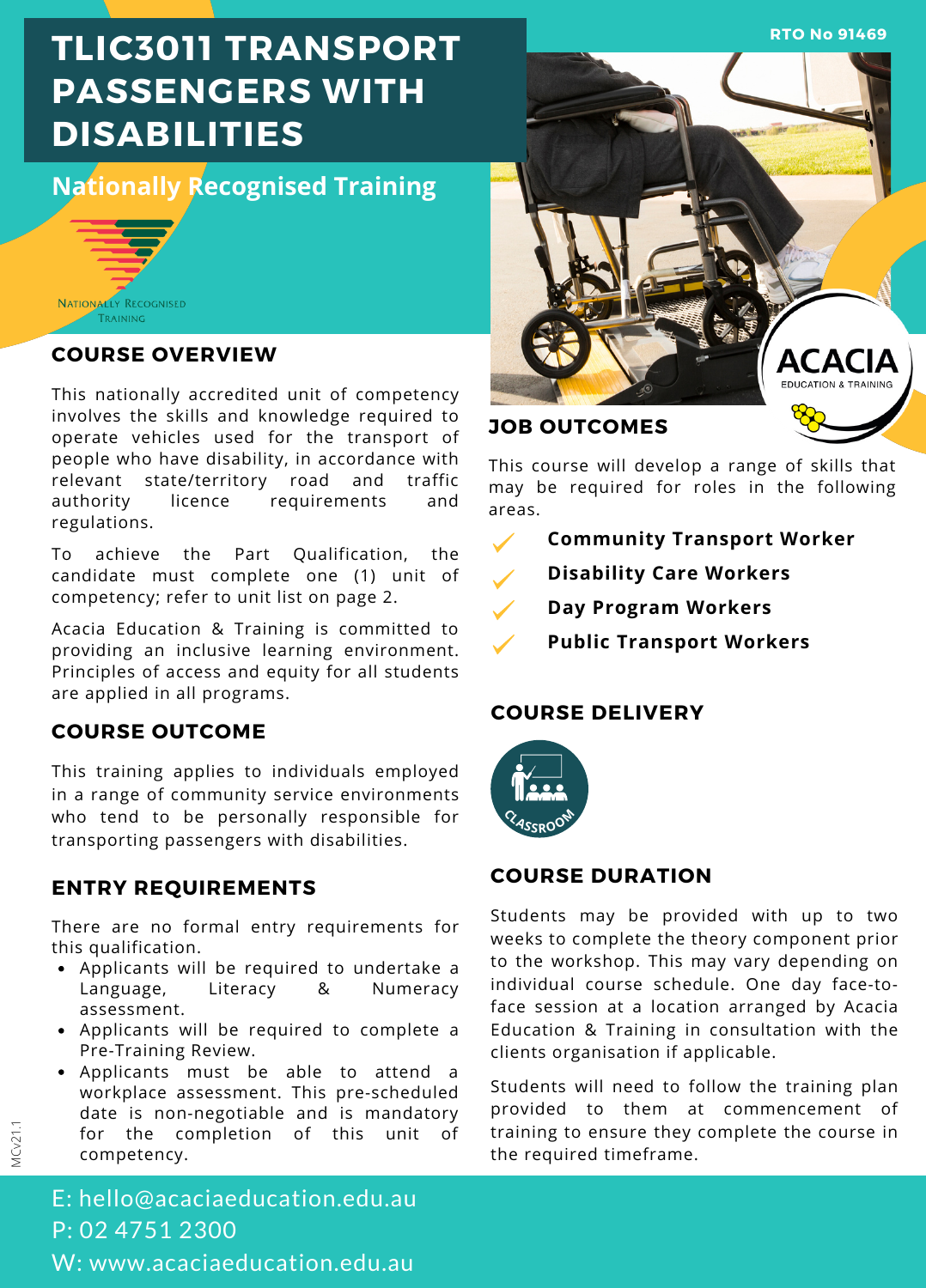## **ESSENTIAL SKILLS FOR THE WORKPLACE**



## **UNITS OF COMPETENCY**

Below are the units of competency required for this course.

#### **UNIT DESCRIPTION UNIT CODE**

Transport passengers with disabilities TLIC3011

#### **UNIT OVERVIEW**

#### **TLIC3011 - Transport passengers with disabilities**

This unit involves the skills and knowledge required to operate vehicles used for the transport of people who have a disability, in accordance with relevant state/territory road and traffic authority licence requirements and regulations.

It includes undertaking pre-operational vehicle checks and vehicle ancillary equipment; assisting passengers to use restraints and ancillary equipment; providing appropriate support to passengers during their journey; and manoeuvring the vehicle with due consideration of passengers' disabilities and the requirements of relevant government regulations.

*Knowledge Evidence examples: Duty of care responsibilities when driving vehicles used by passengers who have a disability; pre-operational checks carried out on vehicle, and ancillary equipment and related action; relevant anti-discrimination legislation; relevant state/territory road traffic authority road rules, regulations and licence requirements of the relevant.*

*Performance Evidence examples: Applying precautions and required action to minimise, control or eliminate identified hazards; applying relevant legislation and workplace procedures; controlling all functions of the vehicle; interacting appropriately with passengers who have a disability.*

*Terms and conditions:*

- *• Workshop dates are subject to change and minimum and maximum numbers.*
- *• Workplace assessment dates are non-negotiable and mandatory.*
- Full payment of fees (if applicable) is required at time of confirmed application the booking is not *confirmed until payment is made.*

*• Students are required to wear appropriate clothing for the industry at the workshop, including pants and closed in shoes for safety purposes.*

E: hello@acaciaeducation.edu.au P: 02 4751 2300 W: www.acaciaeducation.edu.au